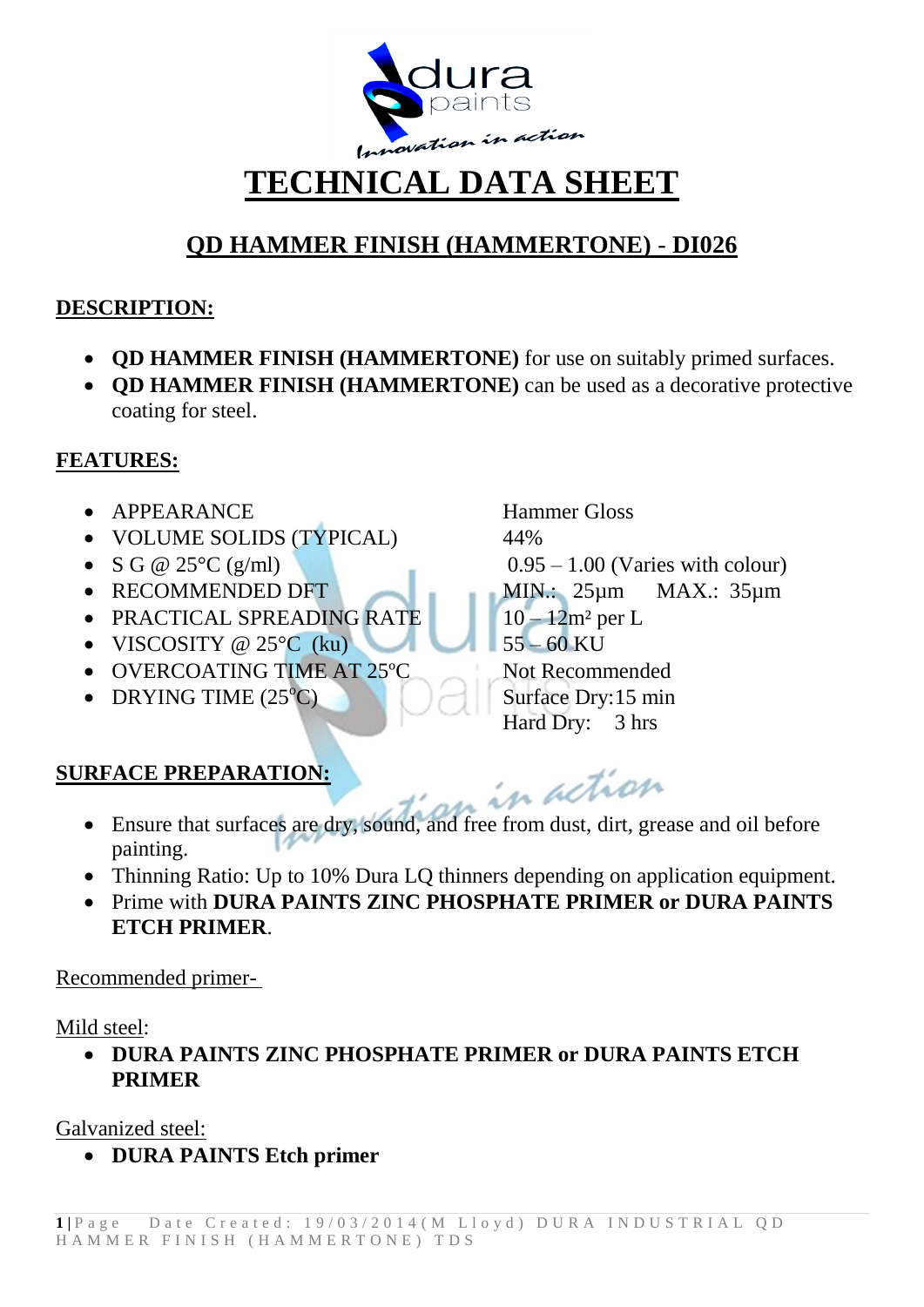

Previously painted surfaces in good condition:

- Remove loose and flaking paint down to a sound substrate and a firm edge by scraping and lightly sanding existing paint to ensure good adhesion.
- Spot prime bare areas with **DURA PAINTS ZINC PHOSPHATE PRIMER or DURA PAINTS ETCH PRIMER**.

Previously painted surfaces in poor condition (e.g. extensive peeling):

 Completely remove paint by most appropriate means e.g. scraping, coarse sanding, or preferably sandblasting.

#### **APPLICATION:**

- Stir thoroughly with a flat paddle until homogeneous.
- Conventional or Airless spray method is recommended.
- Thinning ratio up to 10% Dura LQ thinners, depending on application equipment.
- Dura Od or Lacquer thinners must be used for cleaning equipment.
- Well cleaned and primed steel substrate is required.
- Recommended number of coats  $-1$ .
- Do not apply during inclement weather or if temperature is below 10<sup>o</sup>C. Application under these conditions may result in poor adhesion, blistering, loss of gloss, streaking and prolonged drying times.

# STORAGE STABILITY: 12 Months 12 Months

- 12 Months
- Store away from direct sun, heat and severe cold. Do not exceed 50  $\degree$  C

#### **PRODUCT PACKAGING:**

 $\bullet$  5LT & 20LT

#### **COLOURS:**

• Standard colours – Silver / Grey / Blue / Green